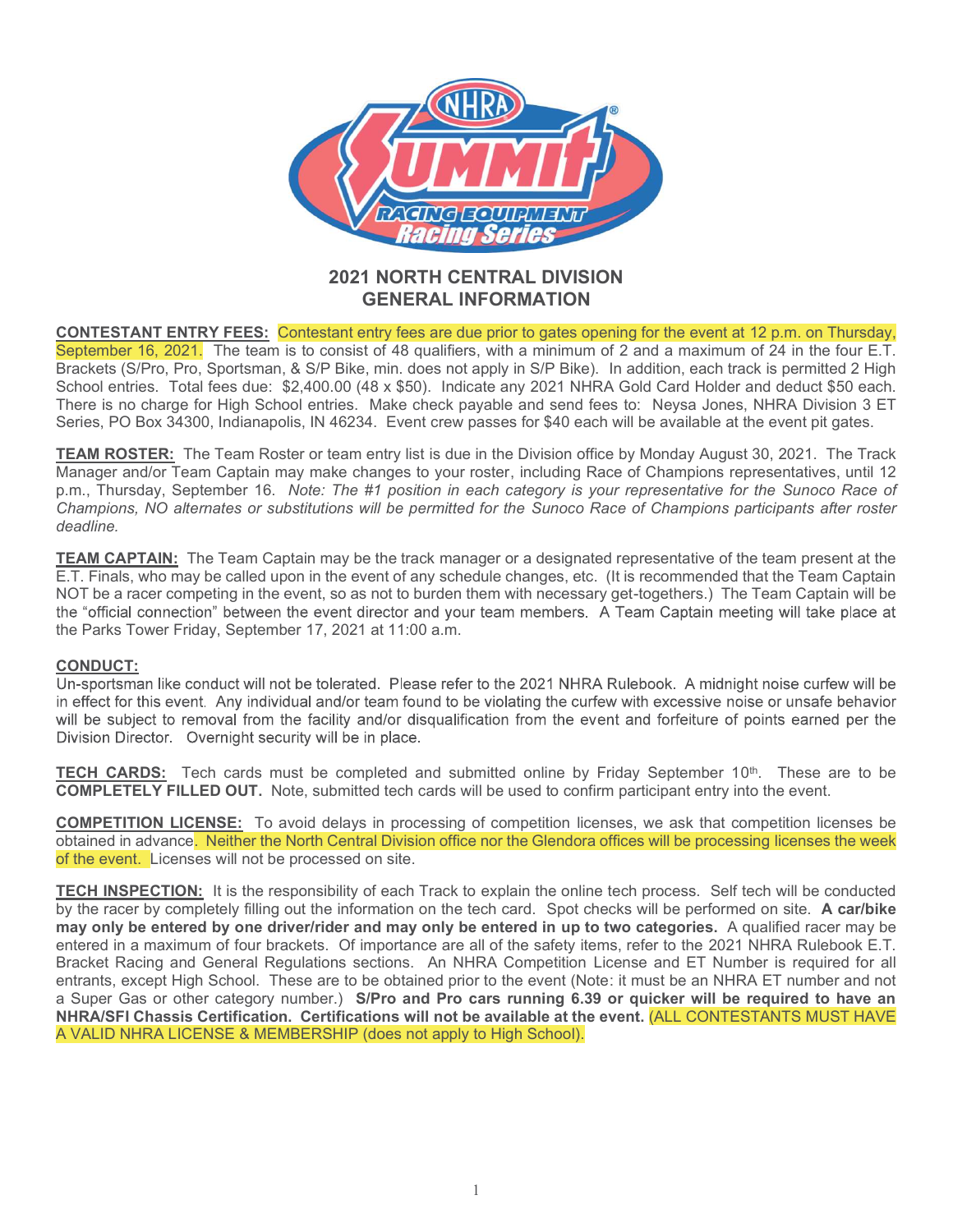DELAY BOXES: Delay boxes will be permitted in S/Pro (1/8 mile 4.30 – 7.75) and Super Pro Bike (1/4 mile 7.50 – 15.99).<br>Delay boxes will NOT be permitted in Pro (1/8 mile 5.40 – 8.99), Sportsman (1/4 mile 12.00 – 19.99), or DELAY BOXES: Delay boxes will be permitted in S/Pro (1/8 mile 4.30 – 7.75) and Super Pro Bike (1/4 mile 7.50 – 15.99).<br>Delay boxes will NOT be permitted in Pro (1/8 mile 5.40 – 8.99), Sportsman (1/4 mile 12.00 – 19.99), or **DELAY BOXES:** Delay boxes will be permitted in S/Pro (1/8 mile 4.30 – 7.75) and Super Pro Bike (1/4 mile 7.50 – 15.99).<br>Delay boxes will NOT be permitted in Pro (1/8 mile 5.40 – 8.99), Sportsman (1/4 mile 12.00 – 19.99), or her team will be disqualified from any Team Championship standings and awards.

**DELAY BOXES:** Delay boxes will be permitted in S/Pro (1/8 mile 4.30 – 7.75) and Super Pro Bike (1/4 mile 7.50 – 15.99). Delay boxes will NOT be permitted in Pro (1/8 mile 5.40 – 8.99), Sportsman (1/4 mile 12.00 – 19.99), **DELAY BOXES:** Delay boxes will be permitted in S/Pro (1/8 mile 4.30 – 7.75) and Super Pro Bike (1/4 mile 7.50 – 15.99). Delay boxes will NOT be permitted in Pro (1/8 mile 5.40 – 8.99), Sportsman (1/4 mile 12.00 – 19.99), estimates, the racer's performance at the NHRA Summit Racing Series Finals dictates their safety requirements. Every effort should be made by the Track Manager and Track Tech Advisors to place the qualified entry in the proper Bracket on

| <b>DELAY BOXES:</b> Delay boxes will be permitted in S/Pro (1/8 mile 4.30 – 7.75) and Super Pro Bike (1/4 mile 7.50 – 15.99).<br>Delay boxes will NOT be permitted in Pro (1/8 mile 5.40 – 8.99), Sportsman (1/4 mile 12.00 – 19.99), or High School. Any<br>racer found to be using a delay box or device in Pro, Sportsman or High School will be disqualified, in addition, his<br>or her team will be disqualified from any Team Championship standings and awards.                      |                                       |            |                                   |                                    |                            |
|----------------------------------------------------------------------------------------------------------------------------------------------------------------------------------------------------------------------------------------------------------------------------------------------------------------------------------------------------------------------------------------------------------------------------------------------------------------------------------------------|---------------------------------------|------------|-----------------------------------|------------------------------------|----------------------------|
| CHRISTMAS TREE: The Christmas Tree will be fully blinded/shaded with Compulink L.E.D. bulbs aimed in-line toward<br>each lane. The Compulink CrossTalk feature will be used in Super Pro and Super Pro Bike. AutoStart will be used in all<br>categories. The timeout interval will be 10-seconds and the dial-in will be considered accepted once the driver has pre-<br>staged. Details of the Compulink AutoStart and CrossTalk features will be posted at the NHRA trailer at the event. |                                       |            |                                   |                                    |                            |
| E.T. CONVERSIONS: Below is a handy reference guide in converting 1/8 mile to 1/4 mile elapsed times. These are only<br>estimates, the racer's performance at the NHRA Summit Racing Series Finals dictates their safety requirements. Every<br>effort should be made by the Track Manager and Track Tech Advisors to place the qualified entry in the proper Bracket on<br>your Team Roster. Minimum or maximum numbers in each bracket may not be exceeded.                                 |                                       |            |                                   |                                    |                            |
| <b>ET BRACKET</b>                                                                                                                                                                                                                                                                                                                                                                                                                                                                            | <b>1/8 MILE</b>                       | $\equiv$   | 1/4 MILE $+/-$                    |                                    | 2021 Div 3 FINAL Brackets  |
| Super Pro<br>Pro                                                                                                                                                                                                                                                                                                                                                                                                                                                                             | $4.30 - 7.67$<br>$5.40 - 8.81$        | $=$<br>$=$ | $7.00 - 12.50$<br>8.50 - 14.50    | $4.30 - 7.75$<br>$5.40 - 8.99$     | $1/8$ -Mile<br>$1/8$ -Mile |
| Sportsman<br>Super Pro Bike                                                                                                                                                                                                                                                                                                                                                                                                                                                                  | $7.68 - 12.99$<br>$4.50 - 9.92$       | $=$<br>$=$ | $12.00 - 19.99$<br>$7.50 - 15.99$ | $12.00 - 19.99$<br>$7.50 - 15.99$  | $1/4$ -Mile<br>$1/4$ -Mile |
| <b>ASSIGNED TEAM PIT AREAS:</b> Team parking will once again be used at this year's E.T. Finals. A map of the park will be<br>issued at the time of registration indicating each Team's parking area. These are general areas and do not have specific                                                                                                                                                                                                                                       |                                       |            |                                   |                                    |                            |
| dimensions. Team areas in the grandstand are on a first saved basis. Grandstand areas are to be reasonable in size. No<br>banners or decoration may cover any permanent track signage or cause damage. All decorations are to be removed by<br>the team at the conclusion of the event. We appreciate everyone's cooperation.                                                                                                                                                                |                                       |            |                                   |                                    |                            |
| TEAM DESIGNATIONS: Each team member will be issued Team Designation letter decals. These decals will be issued<br>at the event and are to be displayed on either side of the race vehicle and windshield (headlight or helmet on bikes).                                                                                                                                                                                                                                                     |                                       |            |                                   |                                    |                            |
|                                                                                                                                                                                                                                                                                                                                                                                                                                                                                              |                                       |            | <b>2021 TEAM LETTER CODES</b>     |                                    |                            |
|                                                                                                                                                                                                                                                                                                                                                                                                                                                                                              | <b>EAST SIDE TEAMS</b><br>(Main Gate) |            |                                   | <b>WEST SIDE TEAMS</b><br>(Gate 8) |                            |

| <b>CKET</b>              | <b>1/8 MILE</b>                                                                                                                                                                                              | $=$        | 1/4 MILE +/-                                                                                                                                                                                                                                                                                                                                                                                                                                                                                                                                                                                                                                                                                                                                                                                            |                                | 2021 Div 3 FINAL Brackets  |
|--------------------------|--------------------------------------------------------------------------------------------------------------------------------------------------------------------------------------------------------------|------------|---------------------------------------------------------------------------------------------------------------------------------------------------------------------------------------------------------------------------------------------------------------------------------------------------------------------------------------------------------------------------------------------------------------------------------------------------------------------------------------------------------------------------------------------------------------------------------------------------------------------------------------------------------------------------------------------------------------------------------------------------------------------------------------------------------|--------------------------------|----------------------------|
|                          | $4.30 - 7.67$<br>$5.40 - 8.81$                                                                                                                                                                               | $=$<br>$=$ | $7.00 - 12.50$<br>$8.50 - 14.50$                                                                                                                                                                                                                                                                                                                                                                                                                                                                                                                                                                                                                                                                                                                                                                        | $4.30 - 7.75$<br>$5.40 - 8.99$ | $1/8$ -Mile<br>$1/8$ -Mile |
| n                        | $7.68 - 12.99$                                                                                                                                                                                               | $=$        | $12.00 - 19.99$                                                                                                                                                                                                                                                                                                                                                                                                                                                                                                                                                                                                                                                                                                                                                                                         | $12.00 - 19.99$                | $1/4$ -Mile                |
| Bike כ                   | $4.50 - 9.92$                                                                                                                                                                                                | $=$        | $7.50 - 15.99$                                                                                                                                                                                                                                                                                                                                                                                                                                                                                                                                                                                                                                                                                                                                                                                          | $7.50 - 15.99$                 | $1/4$ -Mile                |
|                          |                                                                                                                                                                                                              |            | <b>IN PIT AREAS:</b> Team parking will once again be used at this year's E.T. Finals. A map of the park will be<br>of registration indicating each Team's parking area. These are general areas and do not have specific<br>m areas in the grandstand are on a first saved basis. Grandstand areas are to be reasonable in size. No<br>ation may cover any permanent track signage or cause damage. All decorations are to be removed by<br>onclusion of the event. We appreciate everyone's cooperation.<br>TIONS: Each team member will be issued Team Designation letter decals. These decals will be issued                                                                                                                                                                                         |                                |                            |
|                          |                                                                                                                                                                                                              |            | are to be displayed on either side of the race vehicle and windshield (headlight or helmet on bikes).                                                                                                                                                                                                                                                                                                                                                                                                                                                                                                                                                                                                                                                                                                   |                                |                            |
|                          |                                                                                                                                                                                                              |            | <b>2021 TEAM LETTER CODES</b>                                                                                                                                                                                                                                                                                                                                                                                                                                                                                                                                                                                                                                                                                                                                                                           |                                |                            |
|                          | <b>EAST SIDE TEAMS</b><br>(Main Gate)<br>A - Beech Bend Raceway<br>I-Lucas Oil Raceway<br>J-Byron Dragway<br>N-National Trail Raceway<br>S - Summit Motorsports Park<br>I on each entry to earn team points. |            | <b>WEST SIDE TEAMS</b><br>(Gate 8)<br>C-Coles County Dragway USA<br>D - Kentucky Dragway<br>E - Edgewater Sports Park<br>G-World Wide Technology<br>K-Kil-Kare Dragway<br>T-Wabash Valley Dragway<br>V - Ohio Valley Dragway<br>W - Wagler Motorsports Park<br>HAMPIONSHIP: A bonus for the Team Championship awards has been posted by the NHRA Summit<br>vision 3 E.T. Series. A racer will receive one point for his/her team, for each round win. All ties will be<br>ng the total tie-breaker points earned by a team based on 5 points for a winner; 4 points for a runner-up;<br>i-finalist; and 2 points for a quarter-finalist. Super Pro, Pro, Sportsman and Super Pro Bike will be counted<br>eam Championship and eligible for NHRA Summit Team awards. The NHRA Summit Racing Series decal |                                |                            |
|                          |                                                                                                                                                                                                              |            | <b>2021 NHRA SUMMIT RACING SERIES FINALS</b><br><b>TEAM CHAMPIONSHIP AWARDS</b>                                                                                                                                                                                                                                                                                                                                                                                                                                                                                                                                                                                                                                                                                                                         |                                |                            |
| st Place Team            |                                                                                                                                                                                                              |            | \$200 plus a Summit Team Champion jacket to each Team Member.                                                                                                                                                                                                                                                                                                                                                                                                                                                                                                                                                                                                                                                                                                                                           |                                |                            |
| <sup>nd</sup> Place Team | time run sessions as scheduled.                                                                                                                                                                              |            | \$100 to each Team Member.<br><b>SSIONS:</b> Time Trials will be conducted in sessions. Cars/Bikes are to report to the staging lanes only<br>o do so. The run cards given each contestant will be closely watched. Any racer found to exceed the<br>ed daily runs would be disqualified from the event. Every effort will be made to provide each racer                                                                                                                                                                                                                                                                                                                                                                                                                                                |                                |                            |
|                          |                                                                                                                                                                                                              |            |                                                                                                                                                                                                                                                                                                                                                                                                                                                                                                                                                                                                                                                                                                                                                                                                         |                                |                            |

ASSIGNED TEAM PITAREAS; Team perking will once again be used at this year's E.T. Finis. A many of the particular<br>sisued at the dimensions. These are general areas in the grandstand area on first staved basis. Grandstand a Racing Series Division 3 E.T. Series. A racer will receive one point for his/her team, for each round win. All ties will be broken by awarding the total tie-breaker points earned by a team based on 5 points for a winner; 4 points for a runner-up; banners or decoration may cover any permanent track signage or cause damage. All decorations are to be removed by<br> **TEAM DESIGNATIONS:** Each team member will be issued Team Designation letter decals. These decals will be the team at the conclusion of the event. We appreciate everyone's cooperation.<br>
TEAM DESIGNATIONS: Each team member will be issued Team Designation letter decals. These decals will be issued<br>
at the event and are to be dis must be displayed on each entry to earn team points.

# TEAM CHAMPIONSHIP AWARDS

TIME TRIAL SESSIONS: Time Trials will be conducted in sessions. Cars/Bikes are to report to the staging lanes only when instructed to do so. The run cards given each contestant will be closely watched. Any racer found to exceed the number of allotted daily runs would be disqualified from the event. Every effort will be made to provide each racer with their allotted time run sessions as scheduled.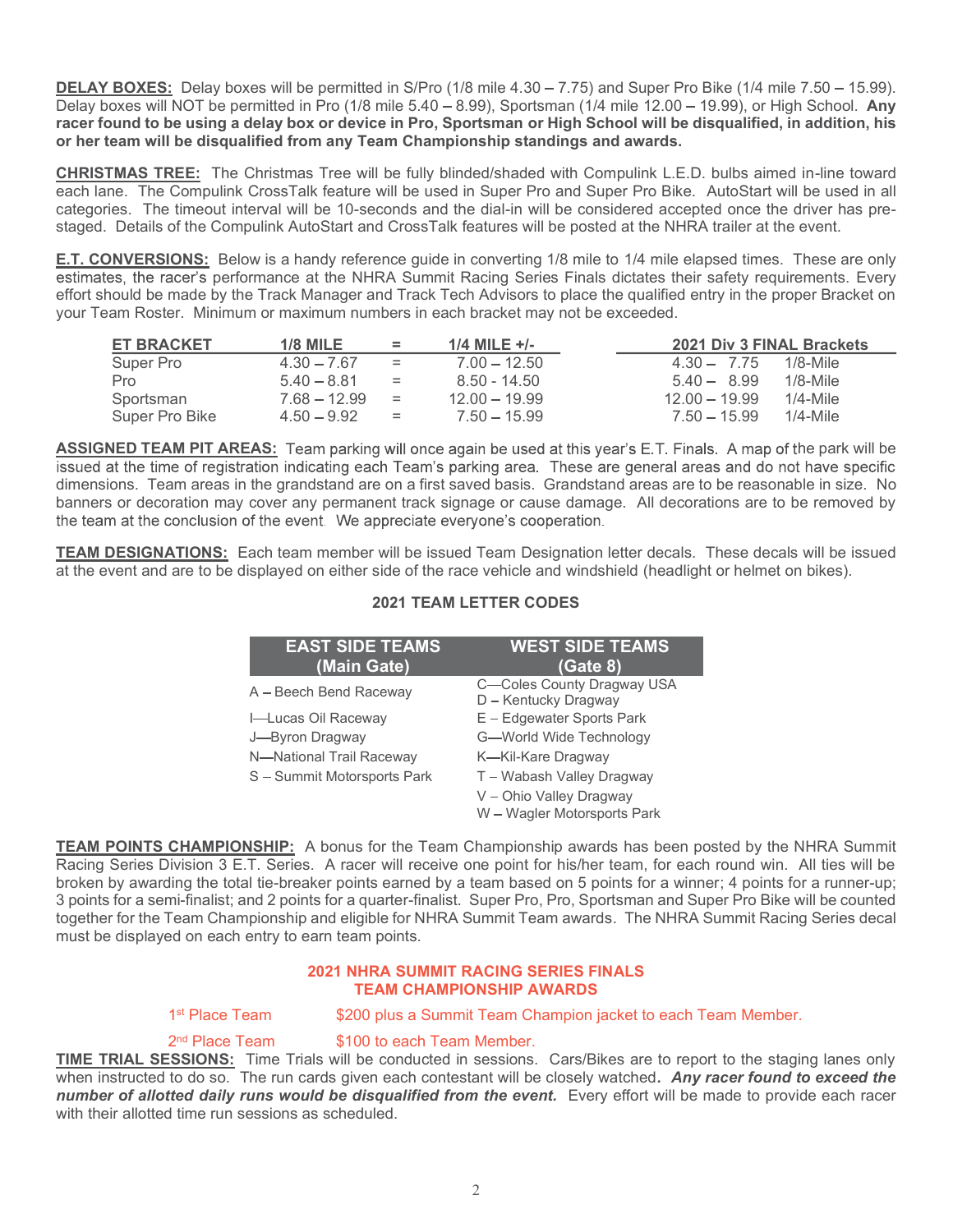# SPECIAL PROGRAMS:

There will not be any Jr Dragster competition at this event.

SPECIAL PROGRAMS:<br>There will not be any Jr Dragster competition at this event.<br>Thursday, September 16, 2021<br>TEST AND TUNE: \$50 tech card, must be purchased separately upon entry. Testing will be from 12pm-6p<br>Friday, Septem TEST AND TUNE: \$50 tech card, must be purchased separately upon entry. Testing will be from 12pm-6pm.

SPECIAL PROGRAMS:<br>There will not be any Jr Dragster competition at this event.<br>Thursday, September 16, 2021<br>FRIDAY, September 17, 2021<br>TIME TRIALS: Two per entry, S/P, Pro, Sportsman and S/P Bike. High School will run 1 ti **SPECIAL PROGRAMS:**<br>
There will not be any Jr Dragster competition at this event.<br>
Thursday, September 16, 2021<br>
TEST AND TUNE: \$50 tech card, must be purchased separately upon entry. Testing will be from 12pm-6pm.<br>
Friday race for each of the 4 brackets (S/Pro, Pro, Sportsman, & S/Pro Bike). The fields will consist of the #1 qualifier from each track in their individual bracket as designated on the Team Roster.

**SPECIAL PROGRAMS:**<br>There will not be any Jr Dragster competition at this event.<br>Thursday, September 16, 2021<br>TEST AND TUNE: \$50 tech card, must be purchased separately upon entry. Testing will be from 12pm-6pm.<br>Friday, Se Note NO alternates or substitutions will be permitted and the Race of Champions qualifier must compete in the same E.T. **SPECIAL PROGRAMS:**<br> **Thursday, September 16, 2021**<br> **TEST AND TUNE:** \$50 tech card, must be purchased separately upon entry. Testing will be from 12pm-6pm.<br>
Friday, September 17, 2021<br>
<u>TIME TRIALS:</u> Two per entry, S/P, P start of elimination, which get underway at 3:00 p.m. A special time trial session for Race of Champion participants that **SPECIAL PROGRAMS:**<br> **Their will not be any Jr Dragster competition at this event.**<br> **Thursday, September 16, 2021**<br> **THEST AND TUINE:** \$50 tech card, must be purchased separately upon entry. Testing will be from 12pm-6pm any additional time runs. Drivers will be introduced on stage in front of the Parks Tower prior to the first round of competition. **SPECIAL PROGRAMS:**<br>
There will not be any Jr Dragster competition at this event.<br>
Thursday, September 16, 2021<br>
TEST AND TUNE: \$50 tech card, must be purchased separately upon entry. Testing<br>
Friday, September 17, 2021<br>
T **RAMS:**<br> **RAMS:**<br> **RAMS:**<br> **RAMS:**<br> **RAMS:**<br> **RAMS:**<br> **RAMS:**<br> **RAMS:**<br> **RAMS:**<br> **RAMS:**<br> **RAMS:**<br> **RAMS:**<br> **RAMS:**<br> **RAMS:**<br> **RAMS:**<br> **RAMS:**<br> **RAMS:**<br> **RAMS:**<br> **RAMS:**<br> **RAMS:**<br> **RAMS:**<br> **RAMS:**<br> **RAMS:**<br> **RAMS:**<br> **RAMS Example 111 not be any Jr Dragster competition at this event,<br>
Nay, September 16, 2021<br>
ND TUNE: \$50 tech card, must be purchased separately upon entry. Testing will be from 12pm-6pm.<br>
<b>September 17, 2021**<br>
September 17, **Example 17 and 2000**<br> **Example 176, 2021**<br> **Example 176, 2021**<br> **Example 18:** \$50 tech card, must be purchased separately upon entry. Testing will be from 12pm-6pm.<br> **Substrainer 17, 2021**<br> **Runner-UP 17, 2021**<br> **RUNNEDN Example 19. 2021**<br> **ND TUNE:** \$50 tech card, must be purchased separately upon entry. Testing will be from 12pm-6pm.<br> **September 17, 2021**<br> **September 17, 2021**<br> **September 17, 2021**<br> **September 17, 2021**<br> **Semi-Finalist** 

|               | <b>Super Pro</b> | <b>Pro</b> | <b>Sportsman</b> | <b>S/Pro Bike</b> |
|---------------|------------------|------------|------------------|-------------------|
| <b>WINNER</b> | \$1000           | \$700      | \$400            | \$700             |
| Runner-up     | \$400            | \$300      | \$200            | \$300             |
| Semi-finalist | \$200            | \$150      | \$100            | \$150             |

TEST AND TUNE: \$50 tech card, must be purchased separately upon entry. Testing will be from 12pm-6pm.<br>
Friday, September 17, 2021<br>
TIME TRIALS: Two per entry, S/P, Pro, Spotsman and S/P Bike. High School will run 1 time tr **EST ARC TORE:** 300 text it and, must be punctased separately upon emity, resum will be intimated in the transmit<br> **ERIALS:** Two per entry, S/P, Pro, Sportsman and S/P Bike. High School will run 1 time trial.<br> **RACE OF CHA** Friday, September 17, 2021<br>
TIME TRIALS: Two per entry, S/P, Pro, Spotsman and S/P Bike. High School will run 1 time trial.<br>
RACE OF CHAMPIONS: The Race of Champions will be had Friday attemoon, September 17. There will b **Friday, September 17, 2021**<br> **TIME TRIALS:** Two per entry, S/P, Pro, Sportsman and S/P Bike. High School will run 1 time trial.<br> **RACE OF CHAMPIONS:** The Race of Champions will be hald Friday afternoon, September 17. Ther Vehicle in competition must be the same as their registered and teched ET Finals vehicle. No backup vehicles permitted. No refunds after the start of the first round of the race. No buybacks permitted. High School competitors will be permitted to enter the Sportsman class. Now The transmission of the matter of the matter of the same of the same of the same of the same of the same of the same of the same of the same of the same of the same of the same of the same of the same of the same of th EXAMIST SAD SUD SAD SUD SAD SUD SAD SUD SAD SAD STO STO STO STO STO STO STO STO STO SHOW AND STO STO STO SHOW AND STO STO SHOW AND STO STO SHOW AND SURFAIGHT PACK SERVE TRACE: A SPECIFY AND SURFAIGHT CHAPT SUPPOSE THE SUPP Entry the or solomist be paid op not to the start at the NHKA Registration. I rainty are much that the presentation is the base in which with the data in conjection must be the same as their registered and technol RN colla

Pro, S/Pro and Sportsman Payout: Winner \$1000, RU \$400, Semis \$150, Quarters \$75 S/Pro Bike Payout: Winner 60%, RU 20%

DIALING FOR DOLLARS: Special jackpots will be run during the Saturday morning time trial sessions. There will be 4 individual jackpots, one each in S/Pro, Pro, Sportsman and S/Pro Bike, with a \$10 entry fee (collected in the staging lanes). 50% of the jackpot will go to the racer closest to his/her dial-in, 25% will go to the second closest to his/her dial-in. In case of a tie, reaction time will be the first tie breaker, if a tie still exists, the first run recorded will be used to break the tie.

BEST APPEARING AWARDS: A Best Appearing Car will be selected in S/Pro, Pro ET and Sportsman and the Best Appearing Bike will be selected from the S/Pro Bike entries. Judging for the Best Appearing Awards will take place during announced Sunday morning.

**NATIONAL DRAGSTER TEAM SPIRIT:** There will be a National DRAGSTER Team Spirit award presented to the team showing the most team spirit/support during the event. The National DRAGSTER Team Spirit Award will be judged \$400.

**HIGH SCHOOL ELIMINATOR:** Each track may have two High School representatives who are currently enrolled in high No enterds a ther the start or the rises. No buybacks permitted. High School competitors will be permitted<br>
For elitre the Sportsman class.<br>
Fro S/Fro Bike Payout: Winner 61960, RU 3400, Semis \$150, Quarters \$75<br>
Saturday, be entered in any other bracket at the E.T. Finals. The dial-in limit is 12.00 seconds or slower. No tow vehicles allowed. Tires are limited to a DOT street tire. Minor release forms have been included in this packet and must be properly completed and turned in at time of registration. An NHRA Competition number is not required. The Team Letter code will be used for scoring i.e. A1, A2; B1, B2, etc. High School will be offered one time trial on Friday, followed by an additional two time runs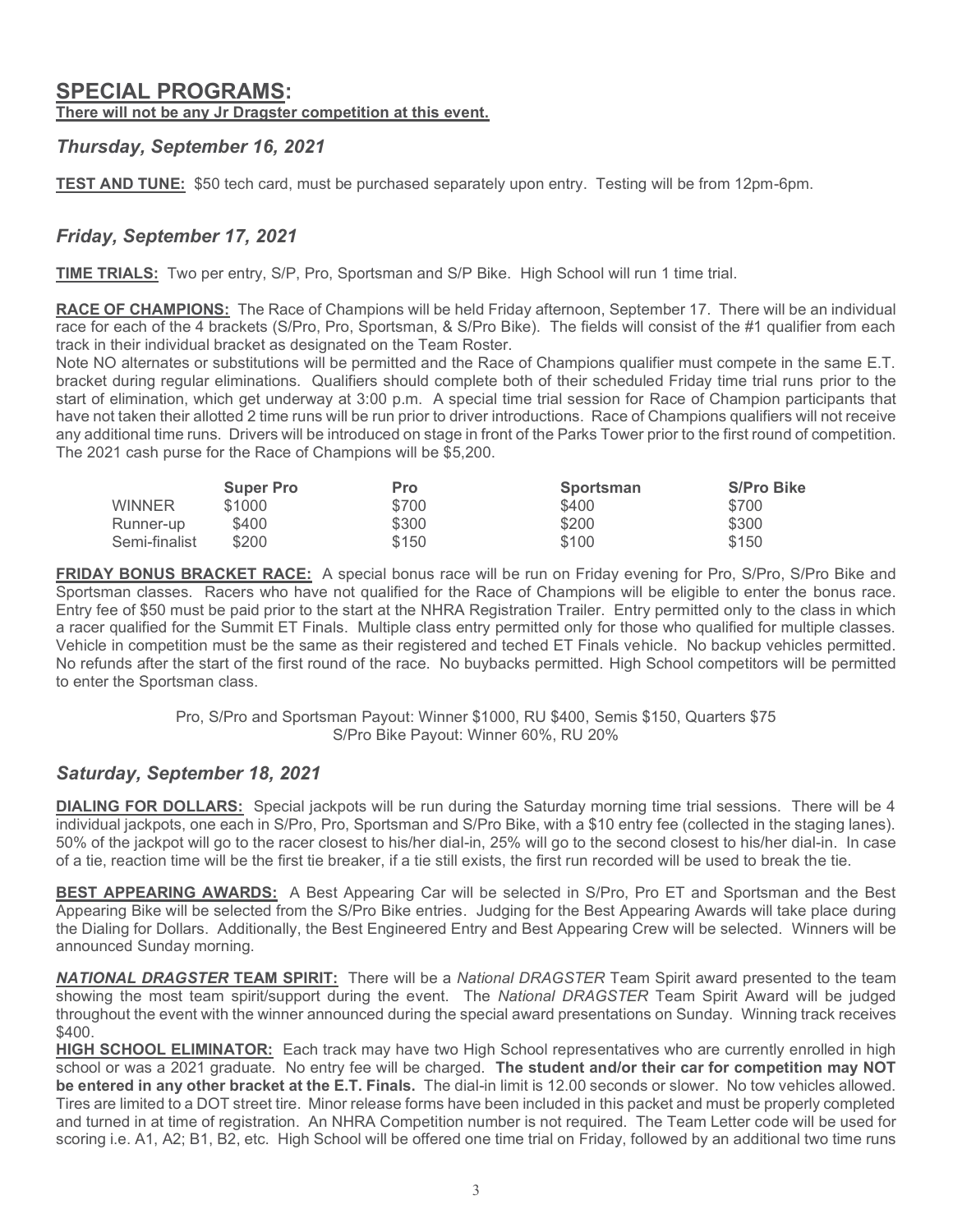receive an NHRA trophy, a Champion's ring, a Gold Card, and a Champion's jacket.

and eliminations on Saturday. Elimination rounds will be run in rotation between other categories. The winning student will<br>receive an NHRA trophy, a Champion's ring, a Gold Card, and a Champion's jacket.<br>**TRACK OPERATOR R** TRACK OPERATOR RACE: A special Track Operator Race will be contested on Saturday afternoon. This is for Track Operators and/or Managers, one per track. The same car rules for the Track Operators as applies in High School. The car and eliminations on Saturday. Elimination rounds will be run in rotation between other categories. The winning student will<br>receive an NHRA trophy, a Champion's ring, a Gold Card, and a Champion's jacket.<br>TRACK OPERATOR RA

## Sunday, September 19, 2021

## ELIMINATIONS CONTINUE

and eliminations on Saturday. Elimination rounds will be run in rotation between other categories. The winning student will<br>receive an NHRA trophy, a Champion's ring, a Gold Card, and a Champion's jacket.<br>TRACK OPERATOR RA are eligible for this race which will include Pro, S/Pro, S/Pro Bike and Sportsman classes. High School competitors will run with be permitted to enter the Sportsman class. Entry is \$50 must be paid prior to the start of the Sunday Bonus Race. and eliminations on Saturday. Elimination rounds will be run in rotation between other categories. The winning student will<br>TRACK OPERATOR RACE: A special Track Operator Race will be contracted on Saturday afternoon. This those who qualified for multiple classes. Vehicle in competition must be the same as their registered and teched ET Finals vehicle. No backup vehicles permitted. No refunds after the start of the first round of the race. No buybacks permitted. and eliminations on Saturday. Elimination rounds will be run in rotation between other categories. The winning student will<br>TRACK OPERATOR RACE: A special Track Operator Race will be contested on Saturday afternoon. This i CONTINGENCY AND IREVERT THIS SHIRLED IN THE CONFIRMED (SPECIAL AT THIS CONFIRMED AT THIS CONFIRMED AT THIS CONFIRMED AT THIS CONFIRMED THE CONFIRMED THAT A SUCCESS TO THE CHAMPION CONTINUE SUNDAY BONUS BRACKET RACE: Those be a contributed at the sportsmann control of the annual NHRA SUMMATIONS CONTINUE<br> **ELIMINATIONS CONTINUE**<br> **ELIMINATIONS CONTINUE TERS**<br> **ELIMINATIONS CONTINUE TERS**<br> **ELIMINATIONS CONTINUE TERS**<br> **ELIMINATIONS CONTINUE A SUNDAY September 19, 2021**<br> **ELIMINATIONS CONTINUE**<br> **SUNDAY BONUS BRACKET RACE:** Those eliminated in the first or second round of eliminations of the Summit ET Finals<br>
are eligible for this race which will include Pro, **JE**<br> **IET RACE:** Those eliminated in the first or second round of eliminations of the Summit ET Finals<br>
include Pro, S/Pro, S/Pro Bike and Sportsman classes. High School competitors will me<br>
the Sportsman class. Entry is **TRACE:** Those eliminated in the first or second round of eliminations of the Summit ET Finals<br>
In will include Pro, S/Pro. S/Pro Bike and Sportsman classes. High School competitors will run<br>
ass. Entry is S50 must be pai

Contingency Awards is based on use of product, display of decal on each side of the vehicle during the event, and signing of an advertising release. Check with sponsors for exact qualifications. Sponsors have the right to request post-event inspections for product verification. A limited number of sponsor decals will be available during registration hours at the registration trailer.

PRIZES: All Super Pro, Pro, Sportsman, S/Pro Bike and High School participants will receive an NHRA Summit Racing

| <b>IGENCY AWARDS:</b> Eligibility for manufacturers' 2021 NHRA Summit Racing Series Division Championships<br>ency Awards is based on use of product, display of decal on each side of the vehicle during the event, and signing<br>dvertising release. Check with sponsors for exact qualifications. Sponsors have the right to request post-event<br>ons for product verification. A limited number of sponsor decals will be available during registration hours at the<br>ion trailer.<br>: All Super Pro, Pro, Sportsman, S/Pro Bike and High School participants will receive an NHRA Summit Racing<br>at and 2021 qualifier decal at the event. Division Champion jackets and special Division Champion gold rings will<br>ded at the annual NHRA North Central Division Awards Banquet. Rings are presented to the S/Pro, Pro, Sportsman,<br>ike and High School Division Champions at the banquet.<br><b>2021 North Central Division Finals Cash Purse</b><br>S/PRO<br><b>PRO ET</b><br><b>SPORTSMAN</b><br><b>S/PRO BIKE</b><br>$(4.30 - 7.75)$<br>$(7.50 - 15.99)$<br>$(5.40 - 8.99)$<br>$(12.00 - 19.99)$<br>Champion<br>$$7,000*$<br>$$5,500*$<br>$$4,000*$<br>$$4,000*$<br>Runner-up<br>2,000<br>1,250<br>500<br>500<br>8 <sup>th</sup> Rd Loser<br>1,500<br>750<br>400<br>400<br>7 <sup>th</sup> Rd Loser<br>1,000<br>300<br>600<br>300<br>6 <sup>th</sup> Rd Loser<br>500<br>300<br>250<br>250<br>5 <sup>th</sup> Rd Loser<br>250<br>150<br>100<br>100<br>4 <sup>th</sup> Rd Loser<br>100<br>75<br>75<br>75<br>3rd Rd Loser<br>50<br>50<br>50<br>50<br>Includes \$3,000 National event qualifying bonus from Summit Racing Equipment. | <b>SUMMIT RACING SERIES NATIONALS:</b> Division Champions in Super Pro, Pro, Sportsman and S/Pro Bike will<br>$\mathbf{r}$ |  |  | Y BONUS BRACKET RACE: Those eliminated in the first or second round of eliminations of the Summit ET Finals<br>ble for this race which will include Pro, S/Pro, S/Pro Bike and Sportsman classes. High School competitors will run<br>permitted to enter the Sportsman class. Entry is \$50 must be paid prior to the start of the Sunday Bonus Race.<br>rmitted only to the class in which a racer qualified for the Summit ET Finals. Multiple class entry permitted only for<br>ho qualified for multiple classes. Vehicle in competition must be the same as their registered and teched ET Finals<br>No backup vehicles permitted. No refunds after the start of the first round of the race. No buybacks permitted. |  |
|-------------------------------------------------------------------------------------------------------------------------------------------------------------------------------------------------------------------------------------------------------------------------------------------------------------------------------------------------------------------------------------------------------------------------------------------------------------------------------------------------------------------------------------------------------------------------------------------------------------------------------------------------------------------------------------------------------------------------------------------------------------------------------------------------------------------------------------------------------------------------------------------------------------------------------------------------------------------------------------------------------------------------------------------------------------------------------------------------------------------------------------------------------------------------------------------------------------------------------------------------------------------------------------------------------------------------------------------------------------------------------------------------------------------------------------------------------------------------------------------------------------------------------------------------------------------------------------------------------------------------------------------------------|----------------------------------------------------------------------------------------------------------------------------|--|--|---------------------------------------------------------------------------------------------------------------------------------------------------------------------------------------------------------------------------------------------------------------------------------------------------------------------------------------------------------------------------------------------------------------------------------------------------------------------------------------------------------------------------------------------------------------------------------------------------------------------------------------------------------------------------------------------------------------------------|--|
|                                                                                                                                                                                                                                                                                                                                                                                                                                                                                                                                                                                                                                                                                                                                                                                                                                                                                                                                                                                                                                                                                                                                                                                                                                                                                                                                                                                                                                                                                                                                                                                                                                                       |                                                                                                                            |  |  |                                                                                                                                                                                                                                                                                                                                                                                                                                                                                                                                                                                                                                                                                                                           |  |
|                                                                                                                                                                                                                                                                                                                                                                                                                                                                                                                                                                                                                                                                                                                                                                                                                                                                                                                                                                                                                                                                                                                                                                                                                                                                                                                                                                                                                                                                                                                                                                                                                                                       |                                                                                                                            |  |  |                                                                                                                                                                                                                                                                                                                                                                                                                                                                                                                                                                                                                                                                                                                           |  |
|                                                                                                                                                                                                                                                                                                                                                                                                                                                                                                                                                                                                                                                                                                                                                                                                                                                                                                                                                                                                                                                                                                                                                                                                                                                                                                                                                                                                                                                                                                                                                                                                                                                       |                                                                                                                            |  |  |                                                                                                                                                                                                                                                                                                                                                                                                                                                                                                                                                                                                                                                                                                                           |  |

NHRA SUMMIT RACING SERIES NATIONALS: Division Champions in Super Pro, Pro, Sportsman and S/Pro Bike will advance to the NHRA Summit Racing Series Nationals to be held in conjunction with the NHRA Finals in Las Vegas, **PRIZES:** All Super Pro, Pro, Sportsman, S/Pro Bike and High School participants will receive an NHRA Summit Racing<br>Series hat and 2021 qualifier decal at the event. Division Champion jackets and pecical Division Champion NHRA Summit Racing Series National Champion will receive \$5,000. Should the Division Champion not be able to attend<br>the national championships then the Race of Champion winner will be invited and will receive the \$3,000 up the national court of the NHRA Summit Peach of Champion Scan and Division Champion Space of Champion SPP Bike and High School Division Champion st the banquet.<br>
SPPio Bike and High School Division Champions at the banquet. The third alternate will be the event runner-up and the fourth alternate will be the Race of Champion runner-up. Should none of the four be able to attend, then the position will be left vacant. Participants must attend national championship **2021 North Central Division Finals Cash Purse**<br>  $(12.03-18.09)$ <br>
Case of  $(12.03-18.09)$ <br>
Runner-up<br>  $2,000$ <br>  $\frac{1}{2}$ <br>  $\frac{1}{2}$ <br>  $\frac{1}{2}$ <br>  $\frac{1}{2}$ <br>  $\frac{1}{2}$ <br>  $\frac{1}{2}$ <br>  $\frac{1}{2}$ <br>  $\frac{1}{2}$ <br>  $\frac{1}{2}$ <br>  $\frac{1}{2}$ <br> Championships. WORKER LIST: We encourage each track to contact us prior to the event with a list of volunteer workers that would be interested in assisting with the event. Qualified workers will be needed in registration, staging and starting line. The NHRA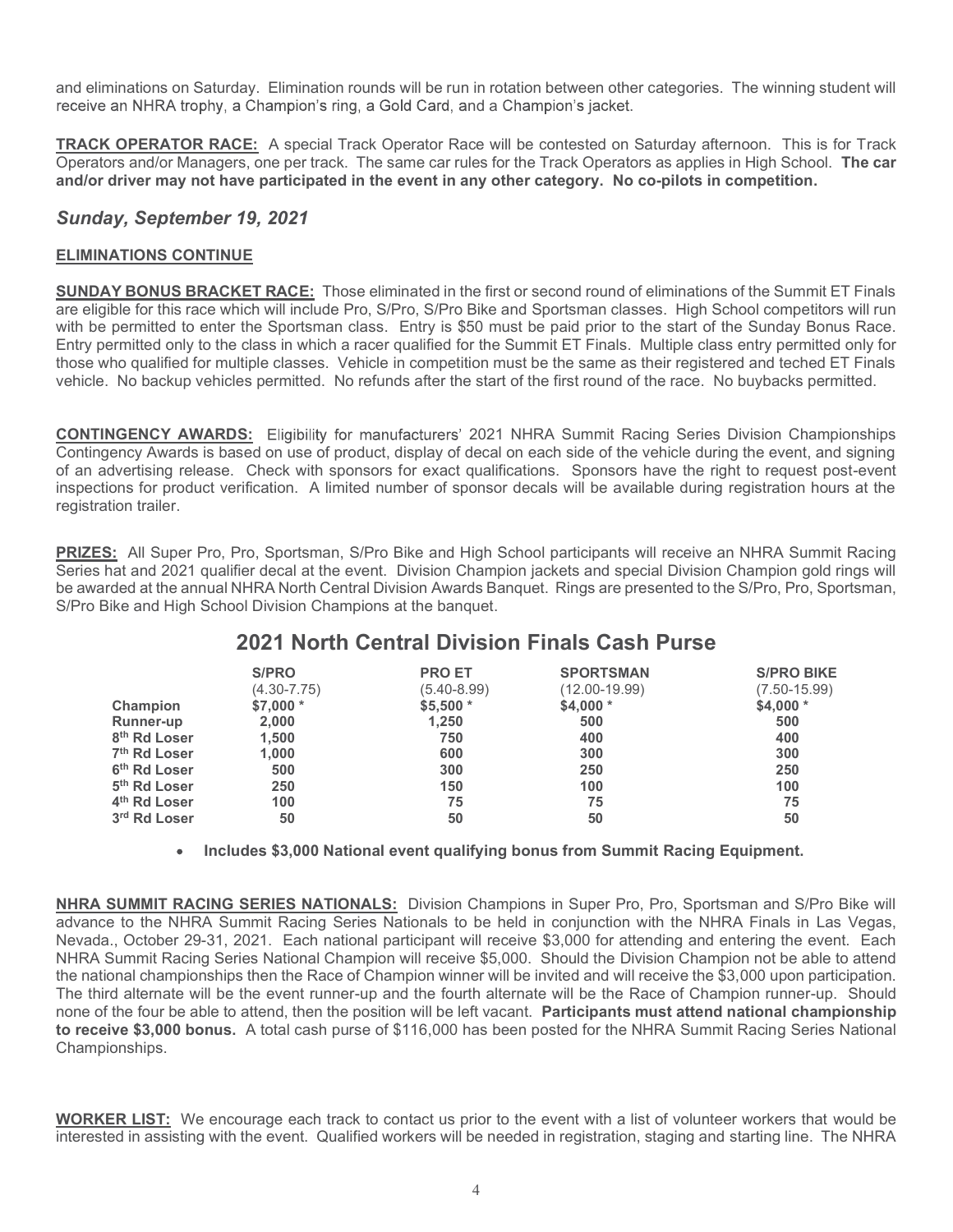Certification Team will coordinate staging operations for eliminations on Saturday and Sunday, enabling the track operators and volunteers to enjoy the event with their teams.

Certification Team will coordinate staging operations for eliminations on Saturday and Sunday, enabling the track operators<br>and volunteers to enjoy the event with their teams.<br>We've tried to cover just about everything, bu Certification Team will coordinate staging operations for eliminations on Saturday and Sunday<br>and volunteers to enjoy the event with their teams.<br>We've tried to cover just about everything, but should you have any question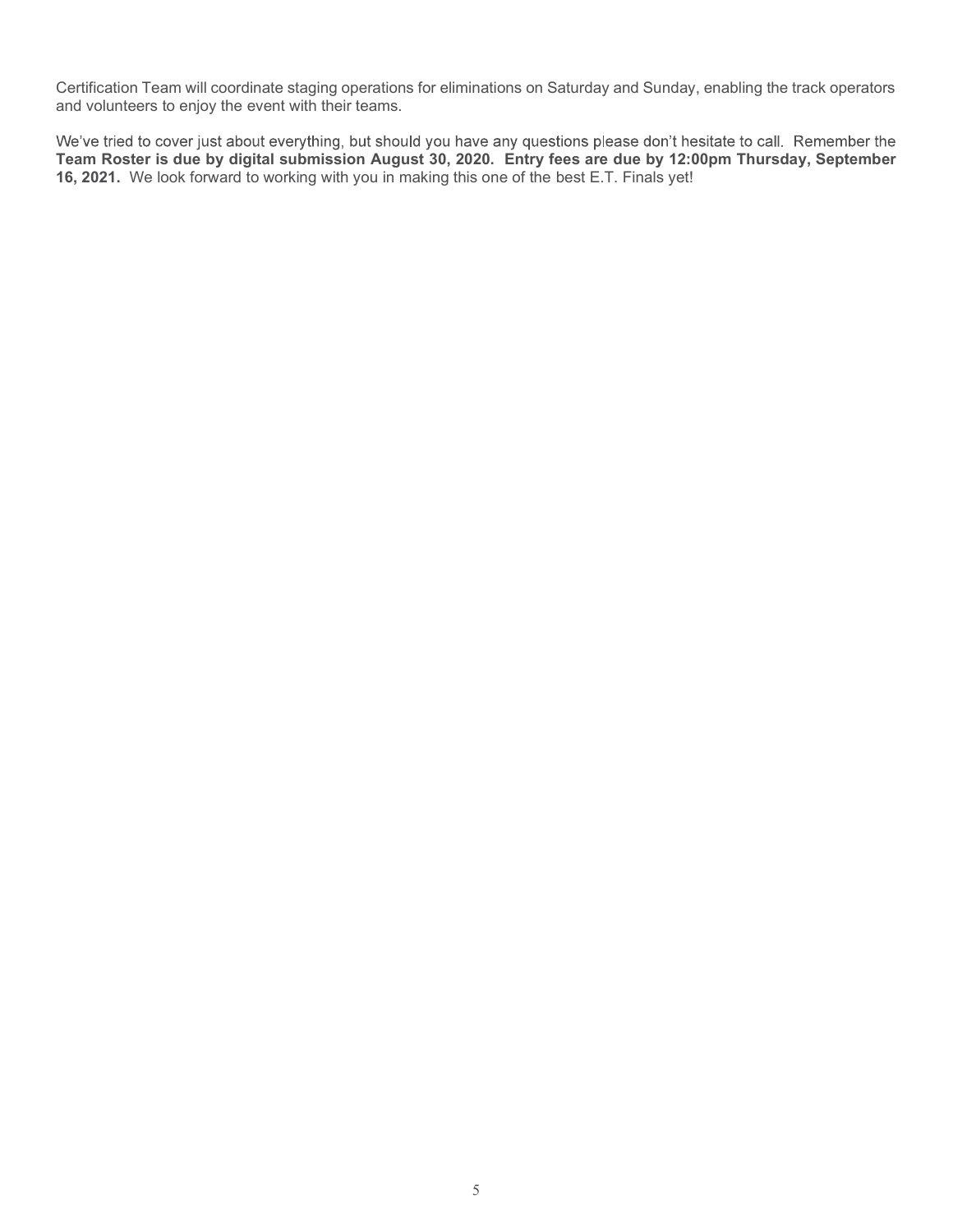

# NATIONAL HOT ROD ASSOCIATION DIVISION III 2021 NHRA SUMMIT RACING SERIES GUIDELINES

PURPOSE OF SERIES: To promote E.T. Bracket Racing attendance at NHRA E.T. series member tracks on a local level of competition with local qualifiers competing in a Division III E.T. FINALS Championship. Only qualified contestants, those contestants who have participated in at least three-(3) track point's events, from participating NHRA E.T. series member tracks, will be eligible for the E.T. Finals.

- the rules and regulations established by the Series. If a track within the Division III E.T. Series is in violation of the series requirements, the Series Executive Committee will take appropriate action to reprimand the track, which may include fines and/or loss of eligibility in the Series. **EXECUTE AND THE CONDUCT CONDUCTS AND THE CONDUCTS CONDUCTS THE CONDUCTS CONDUCTS CONDUCTS THE CONDUCTS CONDUCTS THE CONDUCTS CONDUCTS THE CONDUCTS CONDUCTS THE CONDUCTS CONDUCTS THE CONDUCTS CONDUCTS THE CONDUCTS OF A TH**
- vote by the Division III E.T. Series member tracks. A new member track has the option to join the series by March 1 of the current year.
- CONTRIBUTE TO THE SERVICE THE SERVICE THE SERVICE THAN THE SERVICE THAN SUMMIT TRACING SERIES GUIDELINES<br>
SE OF SERIES: To promote E.T. Bracket Racing attendance at NHRA E.T. series member tracks on a local<br>
competition w car/driver, less any entry for any current NHRA Gold Card holder. Contestant entry fees are due by the opening of the gates for the event. Penalty for late payment could result in the forfeiture of E.T. Finals team points. Team Rosters are to be submitted by August 30, 2021. All track's points standings as of 8/30/21 are to be submitted to the Division office. Points must list number of events each racer has participated in. **EXEL THE SET ARE SET INTERVAL CONDUST THE SET ARE SET INTERVALS CONDICIONATE CONDENSATION CONDENSATION INTERVALS Championship.** Only qualified ants, those condentants who have participated in at least three-(3) track poi E. To point out the discussion of the particle of the Division III E.T. FINALS Championship. Only qualified<br>ants, those condetants who have participated in at least three-(3) track point's events, from participating<br>ants, in er curse and regulatous estations in the beries of the series equirements, the Series Executive Committee will take appropriate action to reprime the track, which may include fines and/or loss of eligibility in the Geri
	- to a team roster before 12pm on Thursday September 16, 2021.
- (7.50 15.99) only for the NHRA Summit Racing Series Division III Finals. The Christmas Tree will be fully blinded/shaded with all L.E.D. bulbs aimed toward each lane. The Compulink CrossTalk feature will be used in Super Pro and Super Pro Bike. The timeout interval will be 10-seconds and the dial-in will be considered accepted once the driver has pre-staged. The tree configuration is at the option of all tracks for their weekly events. standings as of 8/30/21 are to be submitted to the Division office. Points must list number of events<br>
2.) The track manager or team captain is the only person permitted to make additions or replacements<br>
2.) REVISED 1/02.
- in the Division for the current year. The team totals will be as follows:

| 12<br>624<br>52<br>624<br>48<br>13<br>14<br>616<br>44<br>15<br>600<br>40<br>36<br>16<br>576<br>32<br>544<br>17 | DIVISION TRACKS | TEAM MEMBERS | <b>TOTAL ENTRIES</b> |  |
|----------------------------------------------------------------------------------------------------------------|-----------------|--------------|----------------------|--|
|                                                                                                                |                 |              |                      |  |
|                                                                                                                |                 |              |                      |  |
|                                                                                                                |                 |              |                      |  |
|                                                                                                                |                 |              |                      |  |
|                                                                                                                |                 |              |                      |  |
|                                                                                                                |                 |              |                      |  |

will be September 17-19, 2021 at Lucas Oil Raceway. The 2022 site will be voted on at the 2021-planning meeting. Any track wishing to submit a proposal to host the 2022 event must submit a written proposal by August 31, 2021 to the NHRA North Central Division office.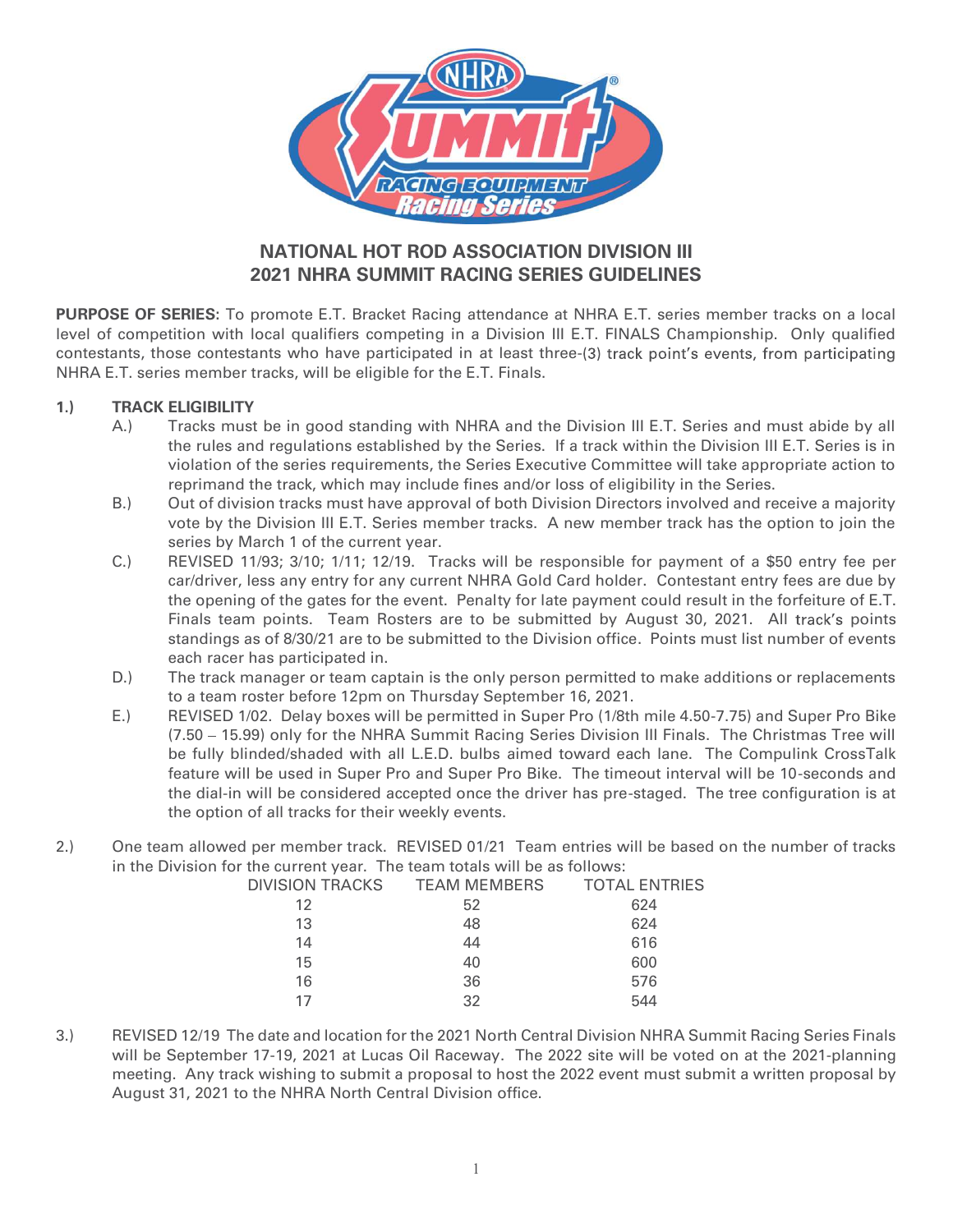| REVISED 1/09; 1/18 The number of E.T. Brackets for the 2021 E.T. Finals will be five (5) including the |       |                                  |                                     |       |                                 |
|--------------------------------------------------------------------------------------------------------|-------|----------------------------------|-------------------------------------|-------|---------------------------------|
| following categories:                                                                                  |       |                                  |                                     |       |                                 |
| <b>SUPER PRO</b><br>SPORTSMAN                                                                          | (1/8) | $4.30 - 7.75$<br>$12.00 - 19.99$ | <b>PRO</b><br><b>SUPER PRO BIKE</b> | (1/8) | $5.40 - 8.99$<br>$7.50 - 15.99$ |

- 6.) REVISED 1/09; 1/18 The number of E.T. Brackets for the 2021 E.T. Finals will be five (5) including the<br>
sUPER PRO (1/8)  $4.30 7.75$  PRO (1/8)  $5.40 8.99$ <br>
SPORTSMAN 12.00 19.99 SUPER PRO BIKE 7.50 15.99<br>
FIGH SC with individual bracket entries limited to a minimum of 2 (no minimum for S/Pro Bike) and maximum of 24 to send a full team. Maximum 2 High School in addition to original 48 entries. Tracks are responsible for payment of all entries, less any NHRA gold-card holders. Cars and bikes are counted together for Team Championship. A driver may be entered in a maximum of four categories. A vehicle may be used in up to two categories, excluding super pro bike. Vehicles cannot be used by more than one participant at the event. High School or Track manager drivers and/or their cars may not be entered in any other eliminator at the E.T. Finals. Competitors are not permitted to compete for more than one team at this event. 8.) REVISED 1709; 1718 The number of E.T. Brackets for the 2021 E.T. Finals will be five (5) including the following categories:  $(1/8)$  4.30 – 7.75 – PRO  $(1/8)$  5.40 – 8.99 SUPER PRO BIKE  $7.50 - 15.99$  HGH SCHOOL  $12.00$ HIGH SCHOOL<br>
TEVISED 01/08; 06/17; 12/18 The maximum number of car/bike entries per track at the 2021 E.T. Finals is 48<br>
with individual bracket entries limited to a minimum of 2 (no minimum for the S/Fro Bike) and maximu
- permitted after the first round of eliminations for each class that has begun. The original vehicle must be withdrawn from competition and cannot be reinstated for the remainder of the event. The replacement vehicle cannot be or have been utilized by another participant at the same event. A technical inspection must be completed on site before continuing competition and certification must be current if required. Drivers are not permitted to switch categories and must remain in their designated class. Additional time runs for replacement vehicles will not be permitted. Drivers are limited to one replacement vehicle per class at the event. or sent at it leads. National 2 rangin scation in adduction to Uriginal 45 entries. Tasks are responsible for<br>the magnicular 2 ranging and the entropy that the maximum of four categories. A vehicles may be used by more th Woo calegories, excluding supper probles. Vehicles cannot be used by more than one participant at the E.T. Finals. Competitors are not permitted to compete for more than one team at this event.<br>6.) ReVisED 12/19 Replaceme
- enrolled in high school or a 2021 high school graduate. No entry fee for car & driver will be charged. The vehicle must be street-type with a dial-in of 12.00 or slower; tires are limited to DOT street tires. All other Sportsman E.T. rules apply. High school class does not earn team points.
- Full Event Crew passes  $$40.$
- from each track in each ET Bracket. No alternates allowed. Posted Awards:

|            | S/PRO                              | <b>PRO</b>   | <b>SPORTSMAN</b> | <b>S/P BIKE</b> |
|------------|------------------------------------|--------------|------------------|-----------------|
|            | (1/8 mile)                         | $(1/8$ mile) | $(1/4$ mile)     | $(1/4$ mile)    |
| Winner     | $$1,000 +$                         | \$700        | \$400            | \$700           |
| Runner-up  | \$400                              | \$300        | \$200            | \$300           |
| Semi-final | \$200                              | \$150        | \$100            | \$150           |
|            | +2021 Wild Card Entry for S/P Bike |              |                  |                 |

### 10.)REVISED 1/05\*. 2021 E.T. Finals Purse:

|                 | S/PRO   | <b>PRO</b> | <b>SPORTSMAN</b> | <b>SUPER PRO BIKE</b> |  |
|-----------------|---------|------------|------------------|-----------------------|--|
| Champion        | \$7,000 | \$5,500    | \$4,000          | \$4,000               |  |
| Runner-up       | 2,000   | 1,250      | 500              | 500                   |  |
| 8th Rd. Loser   | 1,500   | 750        | 400              | 400                   |  |
| 7th Rd. Loser   | 1,000   | 600        | 300              | 300                   |  |
| 6th Rd. Loser   | 500     | 300        | 250              | 250                   |  |
| 5th Rd. Loser   | 250     | 150        | 100              | 100                   |  |
| 4th Rd. Loser   | 100     | 75         | 75               | 75                    |  |
| 3rd Round Loser | 50      | 50         | 50               | 50                    |  |

Includes \$3,000 National event qualifying bonus from Summit Racing Equipment. Note: must attend National Championship event to receive bonus.

All event winners will receive an NHRA Wally® Trophy, jacket, and NHRA Gold Card. All Champions including High School will receive Champion rings.

11.) The 2021-membership fee for all North Central Division member tracks is \$200, by August 16, 2021.